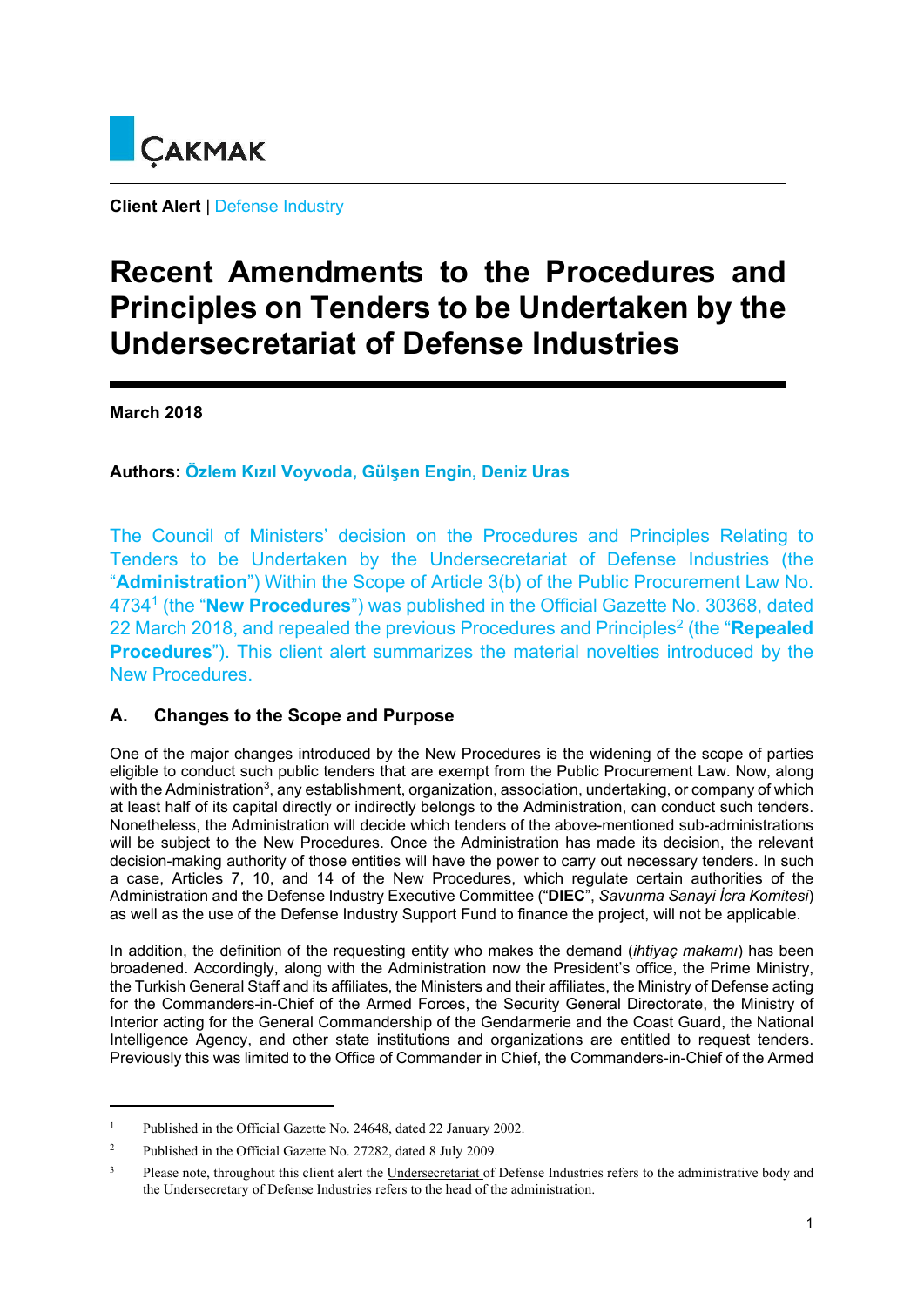Forces, the General Commandership of the Gendarmerie, the Coast Guard and the Ministry of National Defense.

The Repealed Procedures applied only to tenders for the purchasing of property and services. The New Procedures, however, also apply to tenders for construction, research & development ("R&D") projects, feasibility surveys, and consultation services. In order to start a tender, the approval of the Undersecretary of Defense Industries, as opposed to the DIEC, will be necessary.

#### **B. Changes to the Tendering Methods**

Under the Repealed Procedures, the Administration was entitled to determine the 'appropriate procedure' or follow 'single source supply' subject to the approval of the DIEC to conduct tenders.

The New Procedures limit the tendering methods with three options, namely:

- 1. Single source supply procedure: the Administration sources the supply from a bidder directly. This method may be used only if at least one of the following circumstances exists: national interest; secrecy; technological advancements to be concentrated in a specific area; or to establish standardization.
- 2. Tender by way of taking proposals: the Administration discusses the technical aspects and proposal fees with applicants it deems suitable.
- 3. Tender by way of competition: this method is used for supplying the necessities of projects that aim to showcase technological products/prototypes in which two or more undertakers' capabilities are compared with one another within the same tender or contract. For tenders that take place according to this method, the Undersecretariat of Defense will choose the bidders it considers suitable.

#### **C. Changes to the Start of the Project and the Publication of the Invitation to Bid Folder**

The Repealed Procedures included procedures on how the project was to start. Once the need was known by the Administration, a 'project group' was to be formed which would prepare all the necessary documents and the invitation to bid folder for the tender. Furthermore, the minimum requirements that had to be found in the folder were also stated, which included the main criteria to be adhered to when assessing the bids, the conditions of industrial participation, offset commitment conditions, etc. Among those criteria was the required use of the Turkish language, which has now been lifted. Thus, it can now be interpreted that when at least one of the parties is foreign, the prevailing language may be freely determined.

Under the New Procedures, the Administration will determine the minimum requirements to be included within the invitation to bid folder, including the price benefits for domestic goods/domestic bidders. Furthermore, the Administration will approve the decision to start the project rather than the previously competent authority, the DIEC.

According to the New Procedures, the invitation to bid folders must be obtained by the interested parties, while in the past, they were sent to the relevant firms.

Under the Repealed Procedures, once the invitation to bid folder had been published, the Administration's ability to make changes to it was limited to factual and technical errors. Now, however, until the bids are received by the Administration, the Administration has the right to make any changes it considers suitable in the folder, *ex officio* or upon the request of a bidder.

#### **D. Changes to the Taking of Bids and Their Evaluation**

The New Procedures introduce the principle of calculating an approximate cost for the project. This is subject to the technicality and complexity of the project, which may preclude the Administration from making such cost and fee estimate.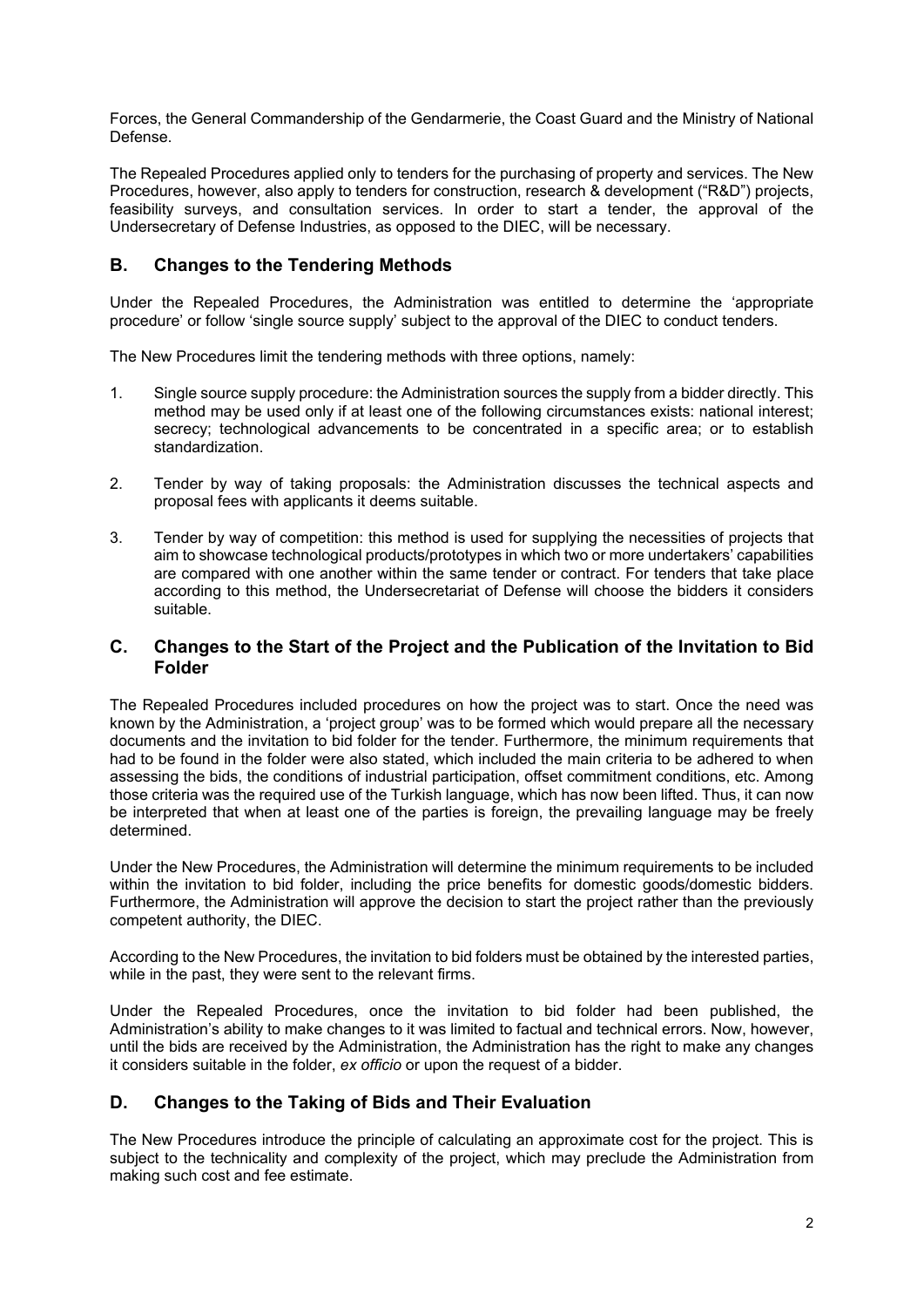The New Procedures state that bids will be evaluated by the bid evaluation committee which is to be formed by the Undersecretary of Defense Industries or those to whom he delegates such authority, in in accordance with the procedures and principles to be determined by the Administration.

According to the New Procedures, the existence of public welfare or necessity and the approval of the Undersecretary of Defense Industries are no longer required for the Administration to request revised bids from the bidders.

## **E. Changes to the Contractor Selection**

The DIEC is still the authority that selects the contractor with which to enter into a contract. However, according to the New Procedures, the DIEC, by prescribing the limits of the scope of such delegation, can delegate this authority to the members of the DIEC or the Undersecretary of Defense Industries in instances it considers appropriate. In instances when the predetermined resource ceiling limit is exceeded, the relevant administration who was initially empowered to decide on requests will be entitled to re-evaluate the resource ceiling limit. This will be either the DIEC, members of the DIEC, or the Undersecretariat of Defense Industries, due to the new mechanism that allows delegation of authority.

Furthermore, the New Procedures provide that the tender results of urgent procurement projects, R&D projects, feasibility surveys, and consultancy services are sent to the Undersecretary of Defense Industries for approval, instead of to the DIEC.

### **F. Changes to the Implementation of the Contract**

The Repealed Procedures included a mandatory minimum content requirement for any contract to be signed with a contractor, such as the terms relating to payment, how disputes were to be resolved, the procedure to be followed if assignment was possible, the price, the period of the contract, intellectual property rights, force majeure, and termination. The New Procedures do not include any mandatory minimum content requirement for contracts, except for the inclusion of provisions in R&D contracts to determine whether any penalty will be imposed. Instead, the New Procedures provide some suggestions for the scope of the draft contracts, such as force majeure events, termination procedures, escalation formula (if any), etc.

Furthermore, it is now possible that if a need arises during the scope of the project and provided that competition is maintained, more than one contractor may be chosen for the same subject or work.

The Administration is now required to ensure that no change to a signed contract results in any material deviation from the relevant tender conditions or exceeds the resource ceiling amount.

The New Procedures provide that in lieu of penalty payments to be made to the Administration as per the contract, additional services and property may be procured. Regarding the property or services that would not necessarily be considered of a fair quality, provided that the Undersecretary of Defense Industries considers that appropriate, they may be accepted by the requesting entity by making a fair reduction on the price.

# **G. Securities and Project Resources**

The Repealed Procedures contained a provision stating that the form, amount and principles of securities would be one of the required clauses to be found within the invitation to bid folder. However, the New Procedures set out detailed provisions regarding the amount of the securities and applicable exemptions.

Some notable provisions include:

- A bid bond in an amount to be determined by the Administration will be sought from the bidders unless there is a provision in the invitation to bid folder that no bid bond will be required.
- Prior to the signing of the contract, a performance bond in the amount of 6% of the total contract price must be provided by the bidder. However, under special circumstances and subject to the